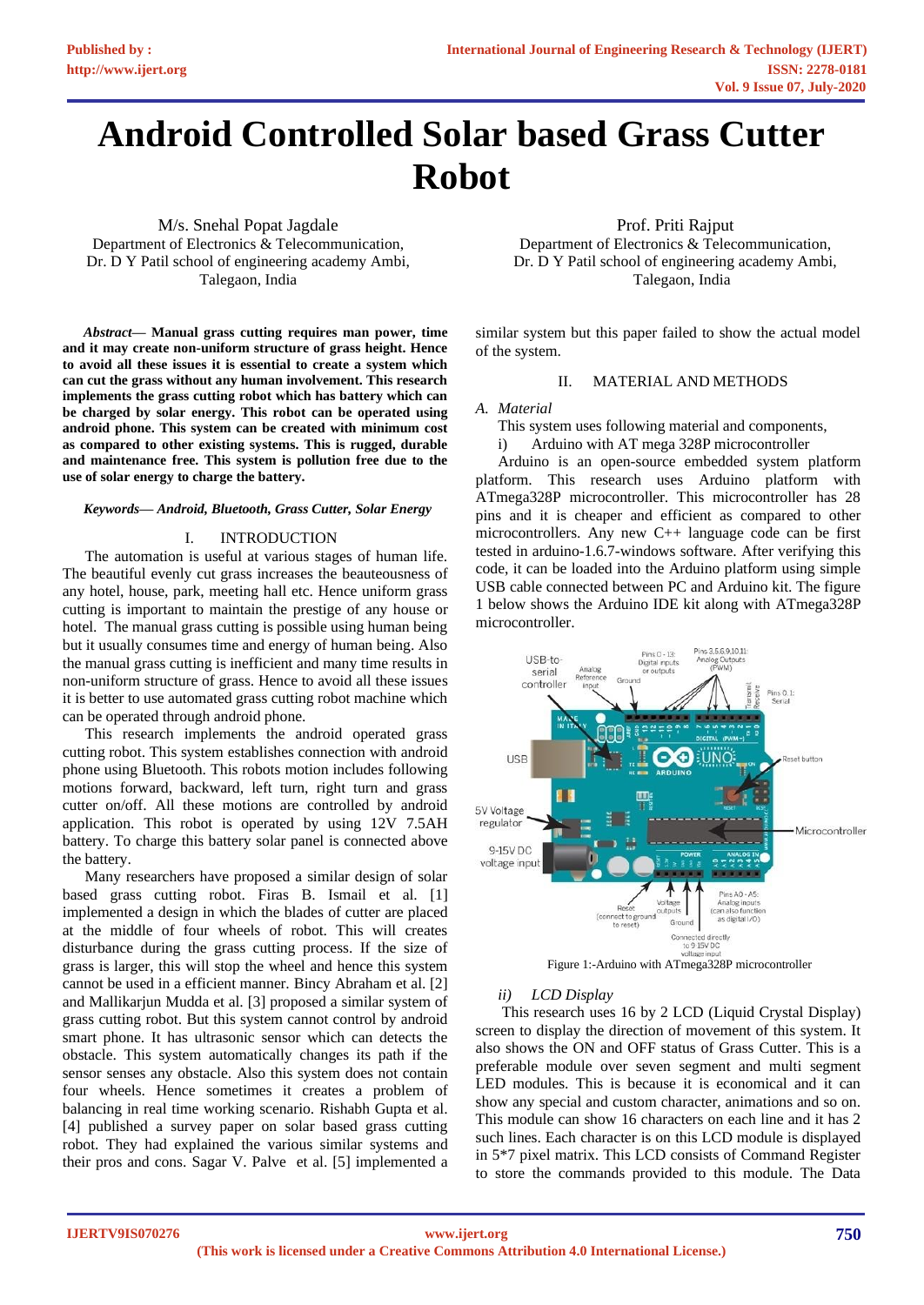Register in LCD module is used to store the data displayed on



Figure 2:- 16\*2 LCD Module

# *iii) Bluetooth Module*

This research uses an Arduino, HC-06 bluetooth module to transfer the commands from android smart phone to the system. This HC-06 bluetooth module is mounted on the system along with some relays. Initially user connects its smart phone with this module. After a successful connection user can provide the desired direction change command to the system from maximum 10-meter distance. Also, user can switch ON and OFF the grass cutter through its mobile using the android application.

HC-06 bluetooth module is mainly used for short-range wireless connectivity. This is economical and durable module as compared to other existing bluetooth modules. Figure 3 below shows the HC-06 bluetooth module.



# *iv) DC Motor*

This system uses 4 DC motors of 12V rating to which 4 wheels are connected. This motor converts DC electrical input into mechanical energy by rotational motion of shaft. This motor is cheaper and requires less electrical voltage for its operation as compared to other similar motors. The figure 4 below shows the DC motor.



Figure 4: - DC motor

# *v) Motor Driver IC*

The DC motor in this system is connected with analog output pin of ATmega328P microcontroller. But this microcontroller can produces maximum 5V of DC output voltage. The DC motor connected with this system requires

12V DC input voltage to operate. Hence L293D motor driver IC is connected between microcontroller output pin and DC motor input. This IC acts as a current amplifier. It takes low current signal from microcontroller and after amplification provides high current signal to DC motor. This high current signal is useful to drive the DC motor. L293D consist of two inbuilt H-bridge driver circuits. Simultaneous operation of two DC motors is possible in common mode of this IC. Input logic at pins 2 and 7 and 10 and 15 controls the operation of two motors. To stop the first motor input logic 00 is used. Logic 11 is used to stop the other motor. Logic 01 and 10 will the motor clockwise and anticlockwise directions, respectively. Pin 1 and 9 are enable pins for two connected motors. To start this motors the enable pin of this motor must be high. The figure 5 below shows the motor driver IC L239D.



Figure 5: - Motor driver IC L239D

## *vii) Solar Panel*

This system uses 12V, 10-Watt solar panel. It has aluminum frame and its surface is made up with tampered glass material. This panel is consists of mono crystalline silicon. This panel is compact, lightweight and economical as compared to other existing panels of similar rating. Figure 6 below shows the solar panel.



# *B. Methods*

This research uses DC 12V 7.5AH battery supply to operate whole system. This battery is connected with solar panel. Hence solar energy is used to charge this battery. This system has 4 DC motors to which 4 wheels are connected and the blades for grass cutting are connected at the front side of this system. To operate this system the connection must be established between this system and android smart phone.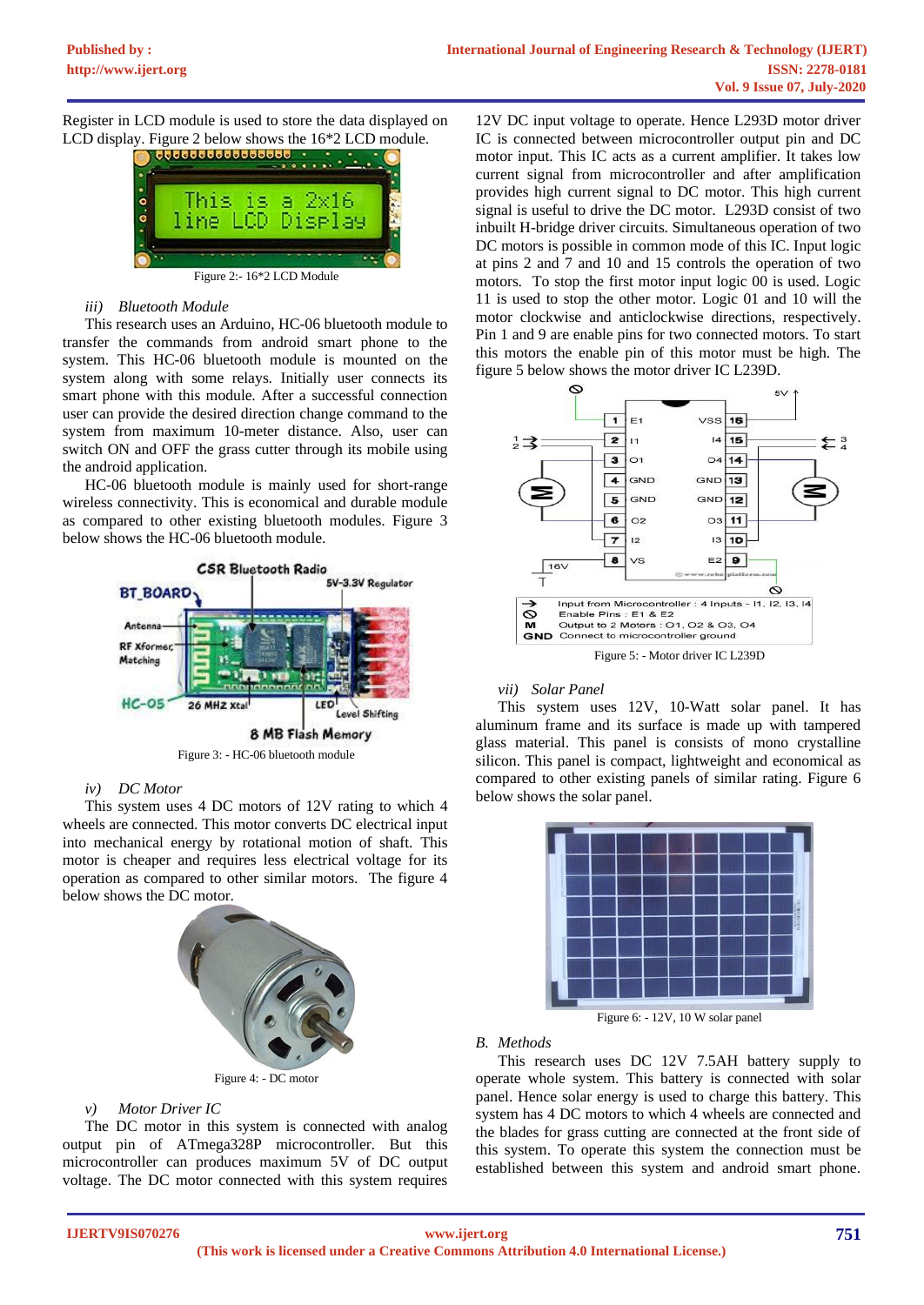Both these are connected using Bluetooth. After the successful connection the user can operate this system using android application installed on smart phone. User can switch ON and OFF the grass cutter. Also, he can move this grass cutter in vertical and horizontal direction. The figure 7 below shows the complete system.



Figure 7: - Proposed system



The figure 8 below shows the block diagram of proposed framework.



Figure 8: - Block Diagram

As shown in figure 8 above, Solar Panel is connected to battery. Battery provides 12 V DC supply to the system which can be minimized to 5V DC voltage using voltage regulator. The Arduino is operated with 5V DC voltage. The LCD module, Bluetooth module, DC motors, buzzer are connected with output pins of ATmega328P microcontroller.

Figure 9 below shows the flowchart of the system.



Figure 9: - Flowchart of the system

As shown in figure 9 above, initially the 12 V battery supply needed to start. This supply will be converted into 5V DC supply using voltage regulator. This 5V supply will be provided to microcontroller. The Bluetooth module needed to be started and connected to the android smart phone. Once the connection is established between the smart phone and the system, user can move this system in vertical and horizontal direction using android application in smart phone. User will start the grass cutter to cut the grass of desired location. After completing grass cutting task, user will switch OFF the grass cutter using android smart phone. Then the main system can be switched OFF by disconnecting the 12V battery supply to the system.

## IV. PROS, CONS AND APPLICATIONS

Pros:

- a) Portable structure with Compact size
- b) Simple operation
- c) Less cost
- d) Uniform grass cutting is possible
- e) Reduces human efforts

## Cons:

This system cannot be operated in presence of rain.

# Application:

This system can be used to cut the grass of cricket ground, football ground, garden etc.